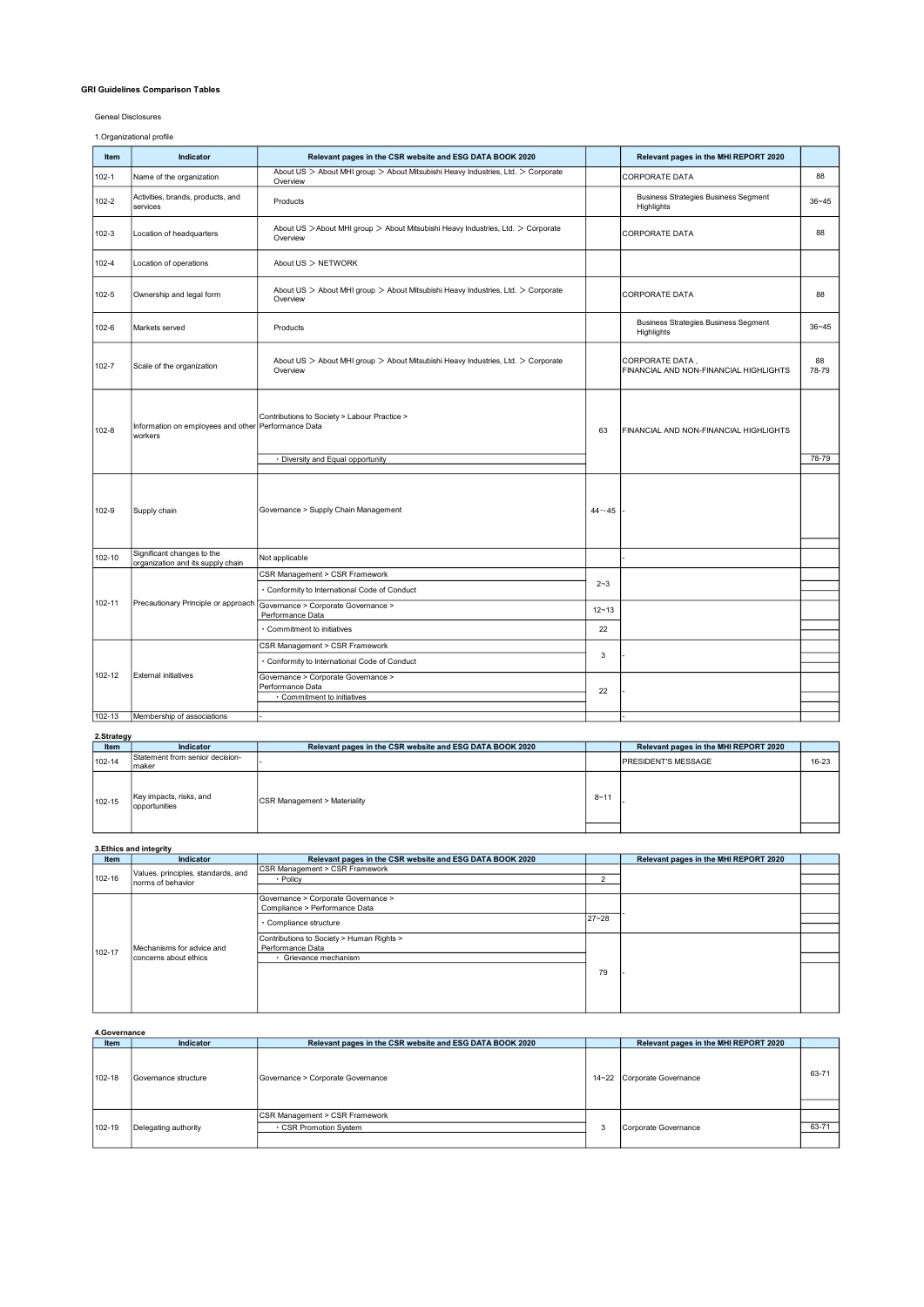| 102-20 | Executive-level responsibility for<br>economic, environmental, and<br>social topics | CSR Management > CSR Framework<br>· CSR Promotion System                                        | 3         |                                                                                                                                |           |
|--------|-------------------------------------------------------------------------------------|-------------------------------------------------------------------------------------------------|-----------|--------------------------------------------------------------------------------------------------------------------------------|-----------|
|        |                                                                                     |                                                                                                 |           |                                                                                                                                |           |
| 102-21 | Consulting stakeholders on<br>economic, environmental, and<br>social topics         | CSR Management > Stakeholders                                                                   | $5 - 7$   | CSO Dialogue                                                                                                                   | $24 - 29$ |
|        |                                                                                     | Governance > Corporate Governance >                                                             |           |                                                                                                                                | 63-71     |
|        | Composition of the highest                                                          | Performance Data<br>· Independence of the Board of Directors                                    | $14 - 22$ |                                                                                                                                |           |
| 102-22 | governance body and its<br>committees                                               | · Corporate governance structure                                                                |           | Corporate Governance                                                                                                           |           |
|        |                                                                                     | · Effectiveness of the Board of Directors                                                       |           |                                                                                                                                |           |
|        | Chair of the highest governance                                                     | Governance > Corporate Governance ><br>Performance Data                                         |           |                                                                                                                                | 63-71     |
| 102-23 | body                                                                                | · Corporate governance structure                                                                | 15        | Corporate Governance                                                                                                           |           |
|        |                                                                                     | Governance > Corporate Governance >                                                             |           |                                                                                                                                |           |
|        | Nominating and selecting the                                                        | Performance Data                                                                                |           |                                                                                                                                | 63-71     |
| 102-24 | highest governance body                                                             | · Independence of the Board of Directors<br>· Functions and committees                          | $14 - 22$ | Corporate Governance                                                                                                           |           |
|        |                                                                                     |                                                                                                 |           |                                                                                                                                |           |
| 102-25 | Conflicts of interest                                                               | Governance > Corporate Governance ><br>Performance Data                                         | 14        | Corporate Governance                                                                                                           | $63 - 71$ |
|        |                                                                                     | · Independence of the Board of Directors                                                        |           | CORPORATE DATA                                                                                                                 | 88        |
|        |                                                                                     | CSR Management > CSR Framework                                                                  |           |                                                                                                                                | 63-71     |
|        |                                                                                     | · CSR Promotion System                                                                          |           |                                                                                                                                |           |
| 102-26 | Role of highest governance body in<br>setting purpose, values, and<br>strategy      |                                                                                                 | 3         | Corporate Governance                                                                                                           |           |
| 102-27 | Collective knowledge of highest                                                     |                                                                                                 |           |                                                                                                                                |           |
|        | governance body                                                                     |                                                                                                 |           |                                                                                                                                |           |
| 102-28 | Evaluating the highest governance<br>body's performance                             | Governance > Corporate Governance > Performance Data<br>Effectiveness of the Board of Directors |           | Corporate Governance > Board Evaluation<br>Results and Future Initiatives<br>· Board Evaluation Results and Future Initiatives | 66~67     |
| 102-29 | Identifying and managing economic,<br>environmental, and social impacts             | CSR Management > Materiality                                                                    | $8 - 11$  |                                                                                                                                |           |
|        | Effectiveness of risk management                                                    | CSR Management > CSR Framework                                                                  |           |                                                                                                                                |           |
| 102-30 | processes                                                                           | CSR Promotion System                                                                            | 3         |                                                                                                                                |           |
|        | Review of economic, environmental,                                                  | CSR Management > CSR Framework                                                                  |           |                                                                                                                                |           |
| 102-31 | and social topics                                                                   | · CSR Promotion System                                                                          | 3         |                                                                                                                                |           |
|        | Highest governance body's role in                                                   | CSR Management > CSR Framework                                                                  |           |                                                                                                                                |           |
| 102-32 | sustainability reporting                                                            | · CSR Promotion System                                                                          | 3         |                                                                                                                                |           |
|        |                                                                                     | Governance > Risk Management > Enhancement of business risk management                          | 23        |                                                                                                                                | 74        |
| 102-33 | Communicating critical concerns                                                     | <b>Business Risk Management Structure</b>                                                       | $23 - 24$ | <b>Business Risk Management Structure</b>                                                                                      |           |
|        |                                                                                     | <b>CSR Management &gt; Materiality</b>                                                          |           |                                                                                                                                | 57        |
|        | Nature and total number of critical                                                 | · Key Performance Indicators for Material Issues                                                | $8 - 11$  |                                                                                                                                |           |
| 102-34 | concerns                                                                            | Governance > Performance Data                                                                   |           | Compliance                                                                                                                     |           |
|        |                                                                                     | · Compliance situation                                                                          | 28        |                                                                                                                                |           |
|        |                                                                                     | Governance > Corporate Governance                                                               |           |                                                                                                                                | 68-70     |
| 102-35 | Remuneration policies                                                               | Remuneration of directors                                                                       | 18        | Officers' Remuneration Structure                                                                                               |           |
|        |                                                                                     | Governance > Corporate Governance                                                               |           |                                                                                                                                | 68-70     |
| 102-36 | Process for determining<br>remuneration                                             | Functions and committees                                                                        | 16        | Officers' Remuneration Structure                                                                                               |           |
|        | Stakeholders' involvement in                                                        |                                                                                                 |           |                                                                                                                                |           |
| 102-37 | remuneration                                                                        |                                                                                                 |           |                                                                                                                                |           |
| 102-38 | Annual total compensation ratio                                                     | Governance > Corporate Governance                                                               | 18        |                                                                                                                                |           |
|        |                                                                                     | Remuneration of directors                                                                       |           |                                                                                                                                |           |
| 102-39 | Percentage increase in annual total<br>compensation ratio                           |                                                                                                 |           |                                                                                                                                |           |

|        | 5. Stakeholder engagement        |                                                                  |         |                                       |  |  |
|--------|----------------------------------|------------------------------------------------------------------|---------|---------------------------------------|--|--|
| Item   | Indicator                        | Relevant pages in the CSR website and ESG DATA BOOK 2020         |         | Relevant pages in the MHI REPORT 2020 |  |  |
| 102-40 | List of stakeholder groups       | CSR Management > Stakeholders                                    | $5 - 7$ |                                       |  |  |
|        |                                  |                                                                  |         |                                       |  |  |
| 102-41 | Collective bargaining agreements | Contributions to Society > Labour Practice ><br>Performance Data | 67      |                                       |  |  |
|        |                                  | · Freedom of Association                                         |         |                                       |  |  |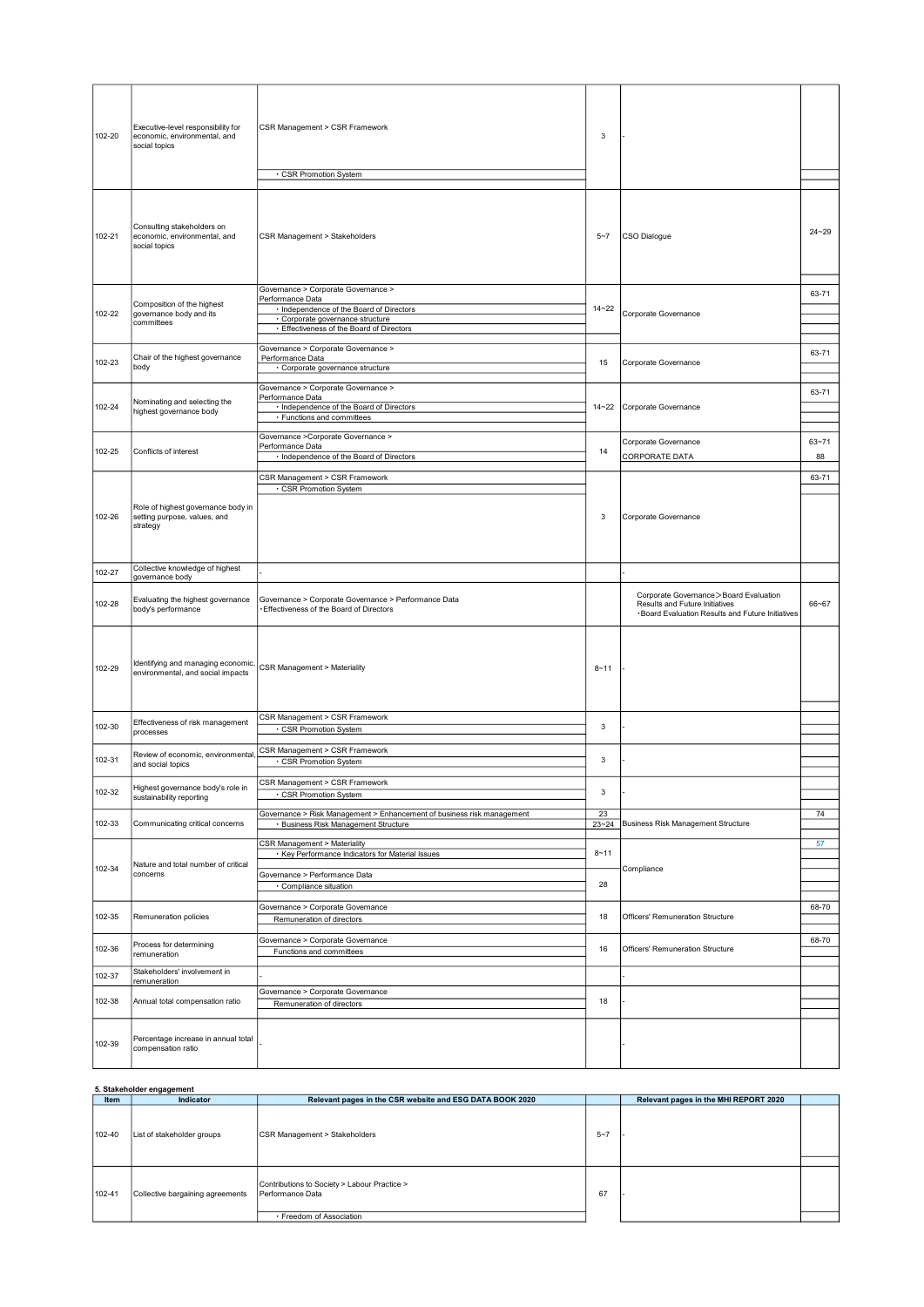| 102-42 | Identifying and selecting<br>stakeholders | CSR Management > Stakeholders | $5 - 7$ |  |
|--------|-------------------------------------------|-------------------------------|---------|--|
| 102-43 | Approach to stakeholder<br>engagement     | CSR Management > Stakeholders | $5 - 7$ |  |
| 102-44 | Key topics and concerns raised            | CSR Management > Stakeholders | $5 - 7$ |  |
|        |                                           |                               |         |  |

|        | 6. Reporting practice                                         |                                                                                          |           |                                       |             |
|--------|---------------------------------------------------------------|------------------------------------------------------------------------------------------|-----------|---------------------------------------|-------------|
| Item   | Indicator                                                     | Relevant pages in the CSR website and ESG DATA BOOK 2020                                 |           | Relevant pages in the MHI REPORT 2020 |             |
| 102-45 | Entities included in the consolidated<br>financial statements | CSR Management > Reporting / Editorial Policy                                            | table2    |                                       |             |
| 102-46 | Defining report content and topic<br>Boundaries               | CSR Management > Reporting / Editorial Policy                                            | table2    | REASON FOR PUBLISHING THIS REPORT     | $\mathsf 3$ |
| 102-47 | List of material topics                                       | CSR Management > Materiality                                                             | $8 - 11$  |                                       |             |
| 102-48 | Restatements of information                                   | In case of content changes, revisions are described on the last page of the ESG DATABOOK | last page |                                       |             |
| 102-49 | Changes in reporting                                          | In case of content changes, revisions are described on the last page of the ESG DATABOOK | last page |                                       |             |
| 102-50 | Reporting period                                              | CSR Management > Reporting / Editorial Policy                                            | table2    |                                       |             |
| 102-51 | Date of most recent report                                    | CSR Management > Reporting / Editorial Policy                                            | table2    |                                       |             |
| 102-52 | Reporting cycle                                               | CSR Management > Reporting / Editorial Policy                                            | table2    |                                       |             |
| 102-53 | Contact point for questions<br>regarding the report           | Contact MHI > Corporate Social Resposibility                                             | table4    |                                       |             |
| 102-54 | Claims of reporting in accordance<br>with the GRI Standards   | Not applicable                                                                           |           |                                       |             |
| 102-55 | GRI content index                                             | CSR Management > GRI Guidelines Comparison Tables<br>CSR Management > Reporting          |           |                                       |             |
| 102-56 | External assurance                                            | Third-party Assurance                                                                    | 86~87     |                                       |             |

## SPECIFIC STANDARD DISCLOSURES

| 200 : Economic |                                                     |                                                          |  |                                        |       |  |  |  |
|----------------|-----------------------------------------------------|----------------------------------------------------------|--|----------------------------------------|-------|--|--|--|
| Item           | <b>Indicator</b>                                    | Relevant pages in the CSR website and ESG DATA BOOK 2020 |  | Relevant pages in the MHI REPORT 2020  |       |  |  |  |
|                | 1201 : Economic Performance                         |                                                          |  |                                        |       |  |  |  |
| 201-1          | Direct economic value generated<br>land distributed |                                                          |  | FINANCIAL AND NON-FINANCIAL HIGHLIGHTS | 78-79 |  |  |  |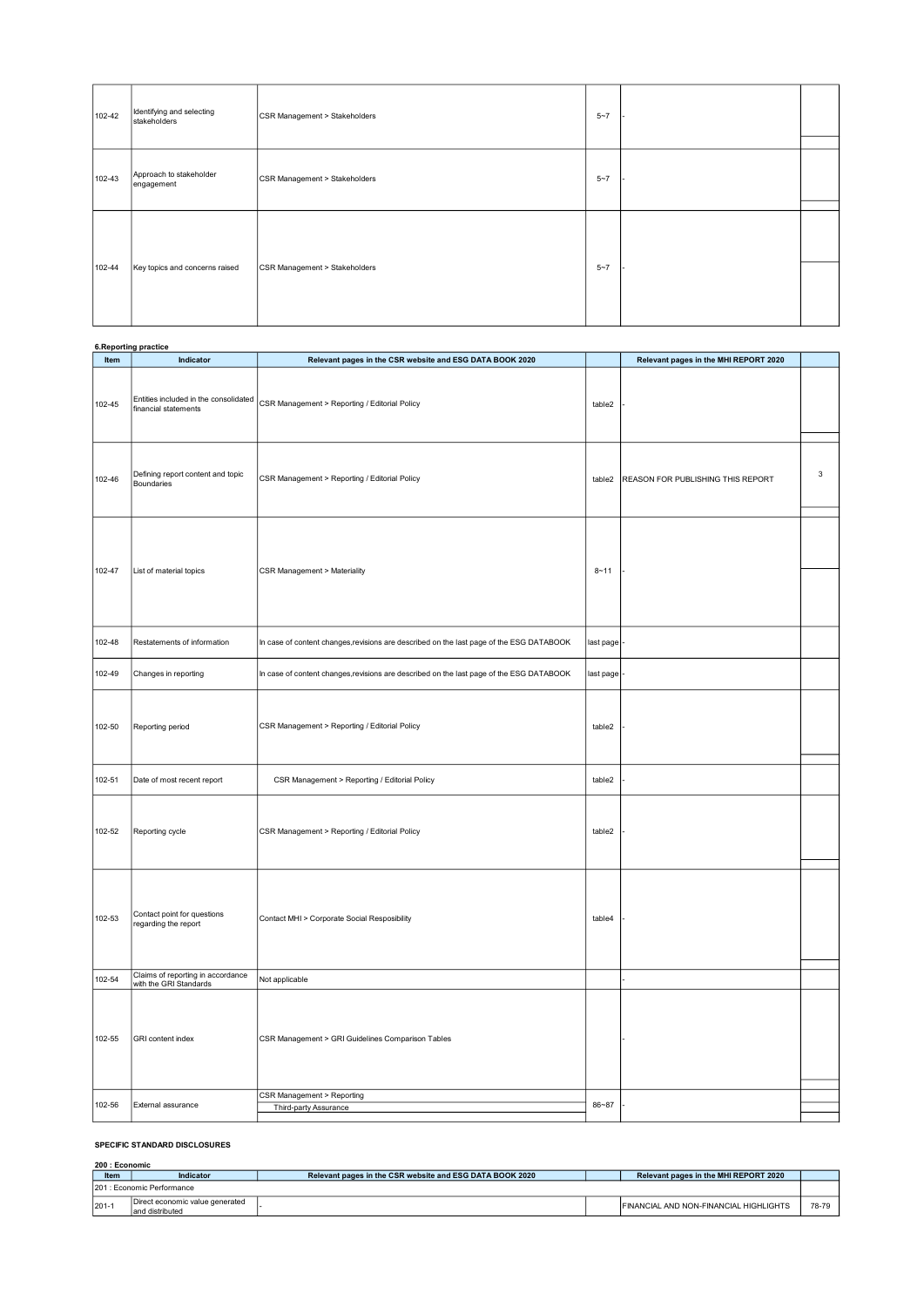|                           | Financial implications and other                                                   | Environment > Climate Change > Performance Data                                                                                                                             |           |                                                 |           |
|---------------------------|------------------------------------------------------------------------------------|-----------------------------------------------------------------------------------------------------------------------------------------------------------------------------|-----------|-------------------------------------------------|-----------|
| $201 - 2$                 | risks and opportunities due to                                                     | · Climate change opportunities and risks                                                                                                                                    | $54 - 58$ |                                                 |           |
|                           | climate change<br>Defined benefit plan obligations and                             | (Financial Section of MHI Report                                                                                                                                            |           |                                                 |           |
| $201-3$                   | other retirement plans<br>Financial assistance received from                       | Retirement benefit)                                                                                                                                                         |           |                                                 |           |
| $201 - 4$                 | government                                                                         | Not applicable                                                                                                                                                              |           |                                                 |           |
| 202 : Market Presenc      |                                                                                    |                                                                                                                                                                             |           |                                                 |           |
| 202-1                     | Ratios of standard entry level wage<br>by gender compared to local<br>minimum wage |                                                                                                                                                                             |           |                                                 |           |
| 202-2                     | Proportion of senior management<br>hired from the local community                  |                                                                                                                                                                             |           |                                                 |           |
|                           | 203 : Indirect Economic Impacts                                                    |                                                                                                                                                                             |           |                                                 |           |
| $203-1$                   | Infrastructure investments and<br>services supported                               |                                                                                                                                                                             |           | Business Strategies Business Segment Highlights | $36 - 45$ |
| 203-2                     | Significant indirect economic                                                      |                                                                                                                                                                             |           | <b>Business Strategies Business Segment</b>     | $36 - 45$ |
|                           | impacts<br>204 : Procurement Practices                                             |                                                                                                                                                                             |           | Highlights                                      |           |
|                           |                                                                                    |                                                                                                                                                                             |           |                                                 |           |
| $204-1$                   | Proportion of spending on local<br>suppliers                                       | Governance > Supply Chain Management > Performance Data<br>·Supply chain structure                                                                                          | 44        |                                                 |           |
| 205 : Anti-corruption     |                                                                                    |                                                                                                                                                                             |           |                                                 |           |
| 205-1                     | Operations assessed for risks<br>related to corruption                             | Governance > Compliance > Performance Data<br>· Anti-corruption                                                                                                             | $26 - 31$ |                                                 |           |
| 205-2                     | Communication and training about<br>anti-corruption policies and<br>procedures     | Governance > Compliance > Performance Data<br>· Anti-corruption                                                                                                             | $26 - 31$ |                                                 |           |
|                           | Confirmed incidents of corruption                                                  | Governance > Compliance > Performance Data                                                                                                                                  |           |                                                 |           |
| 205-3                     | and actions taken                                                                  | · Compliance situation                                                                                                                                                      | $26 - 31$ |                                                 |           |
|                           | 206 : Anti-competitive Behavior                                                    |                                                                                                                                                                             |           |                                                 |           |
|                           | Legal actions for anti-competitive                                                 | Governance > Compliance > Performance Data                                                                                                                                  |           |                                                 |           |
| 206-1                     | behavior, anti-trust, and monopoly<br>practices                                    | Compliance situation                                                                                                                                                        | 28        |                                                 |           |
|                           |                                                                                    |                                                                                                                                                                             |           |                                                 |           |
| 300 : Environment<br>Item | Indicator                                                                          | Relevant pages in the CSR website and ESG DATA BOOK 2020                                                                                                                    |           | Relevant pages in the MHI REPORT 2020           |           |
| 301 : Materials           |                                                                                    |                                                                                                                                                                             |           |                                                 |           |
| $301 - 1$<br>$301 - 2$    | Materials used by weight or volume<br>Recycled input materials used                |                                                                                                                                                                             |           |                                                 |           |
| $301 - 3$                 | Reclaimed products and their                                                       |                                                                                                                                                                             |           |                                                 |           |
| 302 : Energy              | packaging materials                                                                |                                                                                                                                                                             |           |                                                 |           |
|                           |                                                                                    | Environment > Climate Change > Performance Data                                                                                                                             |           |                                                 | 78-79     |
| $302 - 1$                 | Energy consumption within the<br>organization                                      | · Energy consumption                                                                                                                                                        | $54 - 58$ | FINANCIAL AND NON-FINANCIAL HIGHLIGHTS          |           |
|                           | Energy consumption outside of the                                                  |                                                                                                                                                                             |           |                                                 |           |
| 302-2                     | organization                                                                       |                                                                                                                                                                             |           |                                                 |           |
| $302 - 3$                 | Energy intensity                                                                   | Environment > Environmental Management > Performance Data<br>· Environmental KPIs                                                                                           | $54 - 58$ |                                                 |           |
|                           |                                                                                    | Environment > Climate Change > Performance Data                                                                                                                             |           |                                                 | 78-79     |
| $302 - 4$                 | Reduction of energy consumption                                                    | Energy consumption                                                                                                                                                          | $54 - 58$ | FINANCIAL AND NON-FINANCIAL HIGHLIGHTS          |           |
| 302-5                     | Reductions in energy requirements<br>of products and services                      | Environment > Environmental Management > Performance Data<br>Environmental product declaration                                                                              | 52        |                                                 |           |
| 303 : Water               |                                                                                    |                                                                                                                                                                             |           |                                                 |           |
|                           |                                                                                    | Environment > Water Risk > Performance Data                                                                                                                                 |           |                                                 |           |
| $303-1$                   | Water withdrawal by source                                                         | · Reducing water usage                                                                                                                                                      | 59~60     |                                                 |           |
| 303-2                     | Water sources significantly affected                                               |                                                                                                                                                                             |           |                                                 |           |
|                           | by withdrawal of water                                                             | Environment > Water Risk > Performance Data                                                                                                                                 |           |                                                 |           |
| $303-3$                   | Water recycled and reused                                                          | · Reducing water usage                                                                                                                                                      | $59 - 60$ |                                                 |           |
| 304 : Biodiversity        |                                                                                    |                                                                                                                                                                             |           |                                                 |           |
| 304-1                     | Operational sites owned, leased,<br>managed in, or adjacent to,                    | Environment > Biodiversity > Supporting conservation survey for loggerhead turtles in danger of e<br>Environment > Biodiversity > Conserving Biodiversity at Business Sites | $61 - 62$ |                                                 |           |
|                           | protected areas and areas of high                                                  |                                                                                                                                                                             |           |                                                 |           |
| 304-2                     | Significant impacts of activities,<br>products, and services on                    | Environment > Biodiversity > Supporting conservation survey for loggerhead turtles in danger of e<br>Environment > Biodiversity > Conserving Biodiversity at Business Sites | $61 - 62$ |                                                 |           |
|                           | biodiversity                                                                       | Environment > Biodiversity > Supporting conservation survey for loggerhead turtles in danger of e                                                                           |           |                                                 |           |
| $304 - 3$                 | Habitats protected or restored                                                     | Environment > Biodiversity > Conserving Biodiversity at Business Sites                                                                                                      | $61 - 62$ |                                                 |           |
| $304 - 4$                 | IUCN Red List species and national<br>conservation list species with               | Environment > Biodiversity > Supporting conservation survey for loggerhead turtles in danger of e<br>Environment > Biodiversity > Conserving Biodiversity at Business Sites | $61 - 62$ |                                                 |           |
| 305 : Emissions           | habitats in areas affected by                                                      |                                                                                                                                                                             |           |                                                 |           |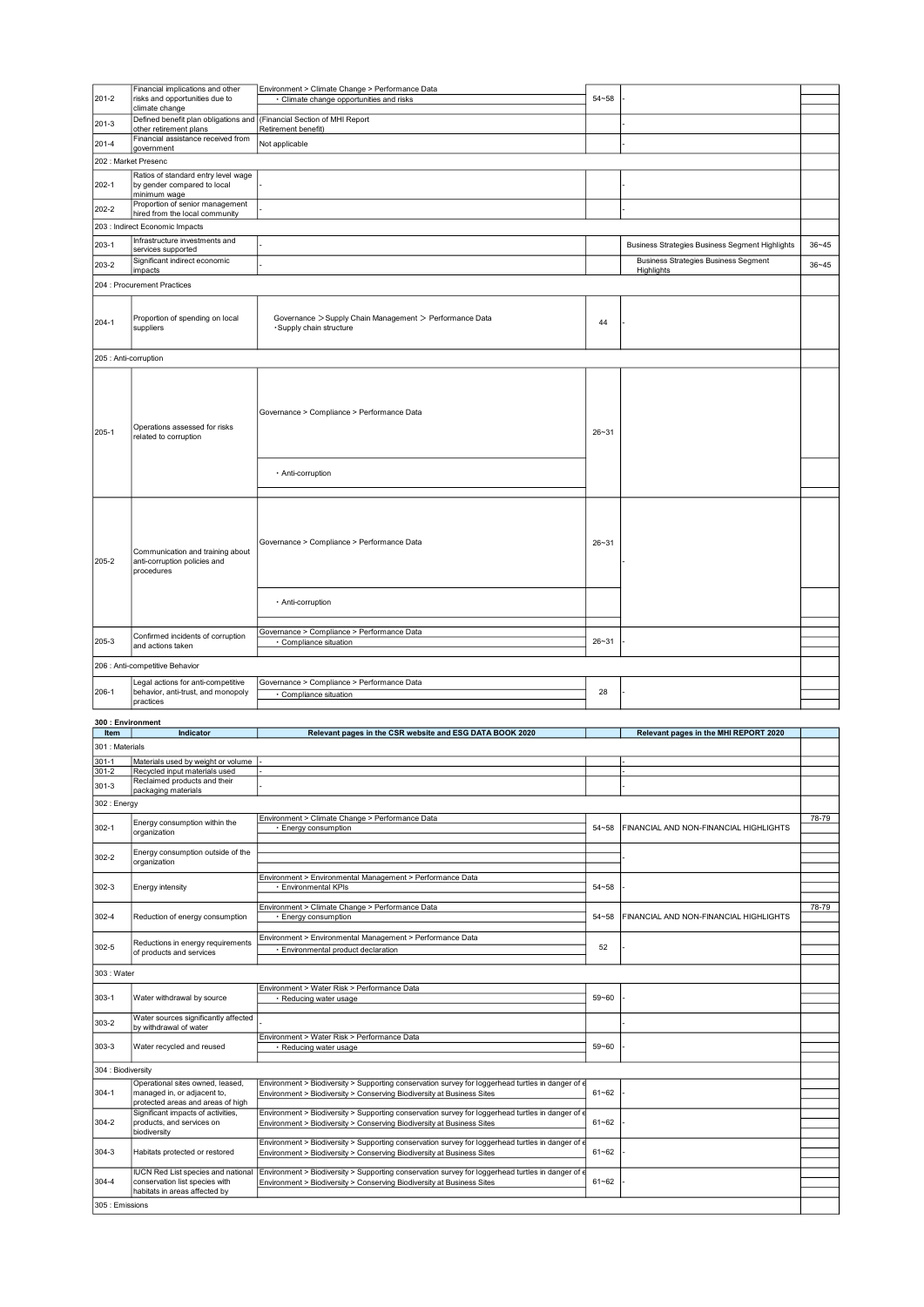|                  |                                                                          | Environment > Climate Change > Performance Data                                         |           |                                        | 78-79 |
|------------------|--------------------------------------------------------------------------|-----------------------------------------------------------------------------------------|-----------|----------------------------------------|-------|
| $305 - 1$        | Direct (Scope 1) GHG emissions                                           | · GHG Emissions (Scope1)                                                                | 56        | FINANCIAL AND NON-FINANCIAL HIGHLIGHTS |       |
|                  |                                                                          | Environment > Climate Change > Performance Data                                         |           |                                        | 78-79 |
| 305-2            | Energy indirect (Scope 2) GHG<br>emissions                               | · GHG Emissions (Scope2)                                                                | 57        | FINANCIAL AND NON-FINANCIAL HIGHLIGHTS |       |
|                  |                                                                          | Environment > Climate Change > Performance Data                                         |           |                                        |       |
| $305 - 3$        | Other indirect (Scope 3) GHG<br>emissions                                | · GHG Emissions (other)                                                                 | 57        |                                        |       |
|                  |                                                                          |                                                                                         |           |                                        |       |
|                  |                                                                          |                                                                                         |           |                                        |       |
| 305-4            | GHG emissions intensity                                                  | Environment > Environmental Management > Performance Data<br>· Environmental KPIs       | 51        |                                        |       |
|                  |                                                                          |                                                                                         |           |                                        |       |
|                  |                                                                          | Environment > Climate Change > Performance Data<br>GHG Emissions (Scope1)               | 56        |                                        | 78-79 |
| 305-5            | Reduction of GHG emissions                                               | · GHG Emissions (Scope2)                                                                | 57        | FINANCIAL AND NON-FINANCIAL HIGHLIGHTS |       |
|                  |                                                                          |                                                                                         |           |                                        |       |
| 305-6            | Emissions of ozone-depleting                                             | Environment > Climate Change > Performance Data<br>· GHG Emissions (Scope1)             | 56        |                                        |       |
|                  | substances (ODS)                                                         |                                                                                         |           |                                        |       |
|                  |                                                                          | Nitrogen oxides (NOx), sulfur oxides Environment > Waste / Pollution > Performance Data |           |                                        |       |
| 305-7            | (SOx), and other significant air<br>emissions                            | · VOC emissions                                                                         | 64        |                                        |       |
|                  | 306 : Effluents and Waste                                                |                                                                                         |           |                                        |       |
|                  |                                                                          |                                                                                         |           |                                        |       |
| 306-1            | Water discharge by quality and<br>destination                            |                                                                                         |           |                                        |       |
|                  |                                                                          | Environment > Waste / Pollution > Performance Data                                      | $63 - 64$ |                                        |       |
| 306-2            | Waste by type and disposal method                                        | Waste generation<br>· Hazardous waste generation                                        |           |                                        |       |
|                  |                                                                          |                                                                                         |           |                                        |       |
|                  |                                                                          | Environment > Environmental Management > Performance Data                               | $50 - 53$ |                                        |       |
| 306-3            | Significant spills                                                       | · Environmental Management                                                              | 50        |                                        |       |
| $306 - 4$        | Transport of hazardous waste                                             |                                                                                         |           |                                        |       |
| 306-5            | Water bodies affected by water<br>discharges and / or runoff             |                                                                                         |           |                                        |       |
|                  | 307 : Environmental Compliance                                           |                                                                                         |           |                                        |       |
|                  |                                                                          | Environment > Environmental Management > Performance Data                               |           |                                        |       |
| $307-1$          | Non-compliance with environmental<br>laws and regulations                | · Environmental Management                                                              | 50        |                                        |       |
|                  |                                                                          |                                                                                         |           |                                        |       |
|                  | 308 : Supplier Environmental Assessment Assessment                       |                                                                                         |           |                                        |       |
| 308-1            | New suppliers that were screened                                         |                                                                                         |           |                                        |       |
|                  | using environmental criteria                                             |                                                                                         |           |                                        |       |
|                  |                                                                          |                                                                                         |           |                                        |       |
| 308-2            | Negative environmental impacts in                                        | Governance > Supply Chain Management > Performance Data                                 | 45        |                                        |       |
|                  | the supply chain and actions taken                                       | · Supply chain monitoring                                                               |           |                                        |       |
| 400 : Social     |                                                                          |                                                                                         |           |                                        |       |
| Item             | Indicator                                                                | Relevant pages in the CSR website and ESG DATA BOOK 2020                                |           | Relevant pages in the MHI REPORT 2020  |       |
| 401 : Employment |                                                                          |                                                                                         |           |                                        |       |
|                  | New employee hires and employee                                          | Contributions to Society > Talent Attraction and Retention >Performance Data            | 76~77     |                                        |       |
| $401 - 1$        | turnover                                                                 | · Employment                                                                            | 76        |                                        |       |
|                  | Benefits provided to full-time                                           |                                                                                         |           |                                        |       |
| 401-2            | employees that are not provided to                                       |                                                                                         |           |                                        |       |
|                  | temporary or part-time employees                                         | Contributions to Society > Talent Attraction and Retention >                            | 76-77     |                                        |       |
| 401-3            | Parental leave                                                           | Performance Data                                                                        |           |                                        |       |
|                  |                                                                          | · Work-life balance                                                                     | 77        |                                        |       |
|                  | 402 : Labor / Management Relations                                       |                                                                                         |           |                                        |       |
|                  |                                                                          |                                                                                         |           |                                        |       |
| 402-1            | Minimum notice periods regarding<br>operational changes                  |                                                                                         |           |                                        |       |
|                  | 403 : Occupational Health and Safety                                     |                                                                                         |           |                                        |       |
|                  |                                                                          |                                                                                         |           |                                        |       |
|                  |                                                                          |                                                                                         |           |                                        |       |
|                  | Workers representation in formal                                         |                                                                                         |           |                                        |       |
| 403-1            | joint management-worker health<br>and safety committees                  | Contributions to Society > Occupational Health and Safety                               | $68 - 72$ |                                        |       |
|                  |                                                                          |                                                                                         |           |                                        |       |
|                  | Types of injury and rates of injury,                                     |                                                                                         |           |                                        |       |
| 403-2            | occupational diseases, lost days,                                        | Contributions to Society > Occupational Health and Safety > Performance Data            | $69 - 72$ |                                        |       |
| 403-3            | Workers with high incidence or high<br>risk of diseases related to their |                                                                                         |           |                                        |       |
|                  | occupation                                                               |                                                                                         |           |                                        |       |
|                  | Health and safety topics covered in                                      |                                                                                         |           |                                        |       |
| 403-4            | formal agreements with trade<br>unions                                   |                                                                                         |           |                                        |       |
|                  | 404 : Training and Education                                             |                                                                                         |           |                                        |       |
|                  |                                                                          |                                                                                         |           |                                        |       |
| 404-1            | Average hours of training per year                                       | SOCIETY > Human Resources Development > Performance Data                                | $73 - 74$ |                                        |       |
|                  | per employee                                                             |                                                                                         |           |                                        |       |
|                  |                                                                          | Contributions to Society > Labour Practice >                                            |           |                                        |       |
| 404-2            | Programs for upgrading employee<br>skills and transition assistance      | Performance Data<br>· Human resources development programs                              |           |                                        |       |

Contributions to Society > Labour Practice > Performance Data ・Diversity and Equal Opportunity

405-2 Ratio of basic salary and remuneration of women to men

405-1 **Diversity and Equal Opportunity** 

405 : Diversity and Equal Opportunity

Percentage of employees receiving regular performance and career development reviews

404-3

Contributions to Society > Talent Attraction and Retention > Performance Data ・Employee Performance Appraisal 76~77

• Corporate governance structure 15

Society > Labour Practice > Performance Data<br>•Diversity and Equal Opportunity 66

Governance >Corporate Governance > and the second of the second of DIRECTORS and the SOARD OF DIRECTORS 59-62<br>Performance Data Manuscription of the SOARD of the SOARD of the SOARD OF DIRECTORS 59-62

-

 $73 - 74$